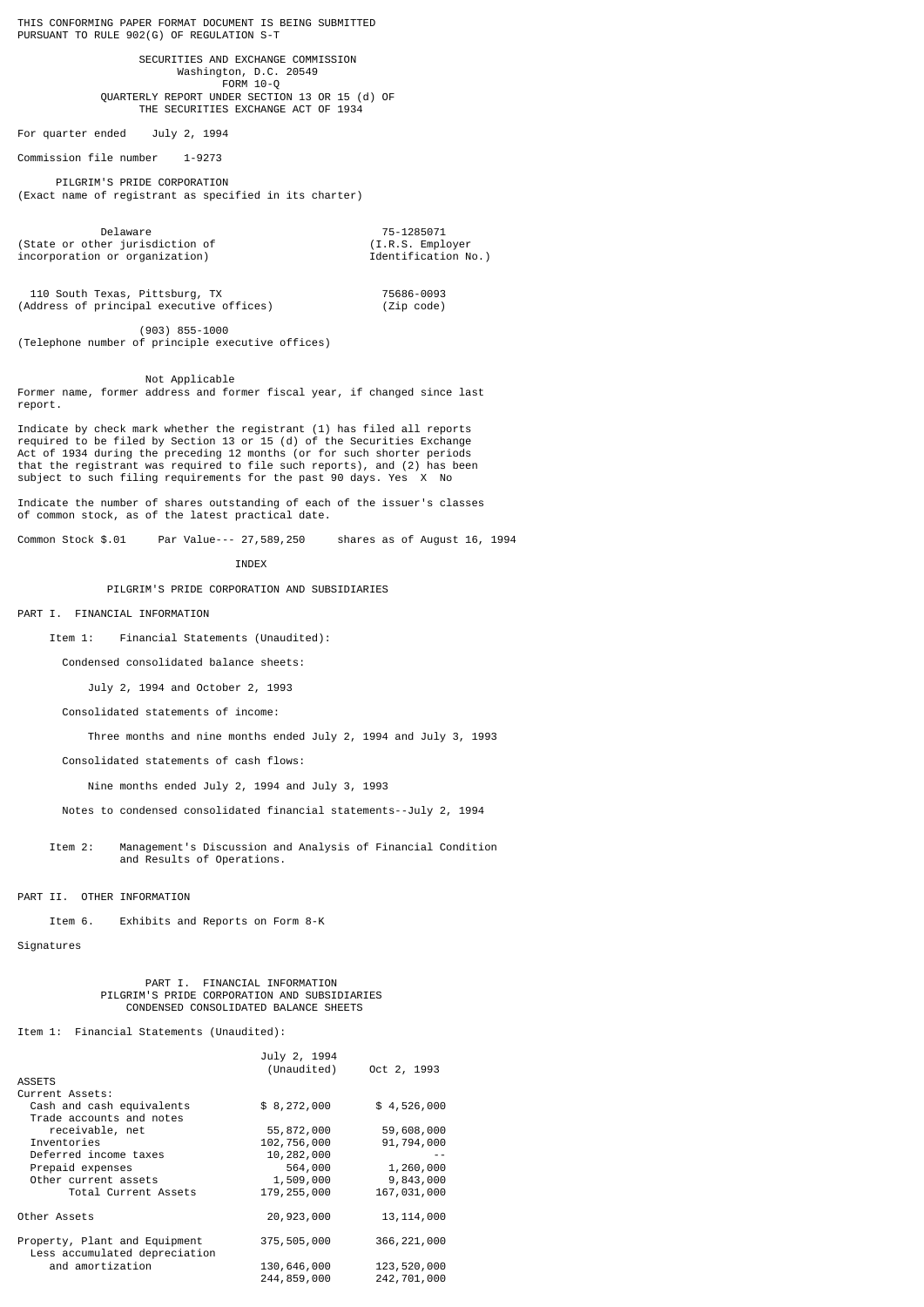|                                                              | \$445,037,000 | \$422,846,000 |
|--------------------------------------------------------------|---------------|---------------|
| LIABILITIES AND STOCKHOLDERS' EQUITY<br>Current Liabilities: |               |               |
| Notes payable - banks                                        | \$            | \$12,000,000  |
| Accounts payable                                             | 39, 913, 000  | 38, 330, 000  |
| Accrued expenses                                             | 31,663,000    | 30,370,000    |
| Current portion of long-term debt                            | 8,345,000     | 13,643,000    |
| Total Current Liabilities                                    | 79,921,000    | 94, 343, 000  |
| Long-Term Debt, less current portion                         | 159,723,000   | 159,554,000   |
| Deferred Income Taxes                                        | 50,804,000    | 36,656,000    |
| Stockholders' Equity:                                        |               |               |
| Common stock; \$.01 par value                                | 276,000       | 276,000       |
| Additional paid-in capital                                   | 79,763,000    | 79,763,000    |
| Retained earnings                                            | 74,550,000    | 52, 254, 000  |
| Total Stockholders' Equity                                   | 154,589,000   | 132, 293, 000 |
|                                                              |               |               |

\$ 445,037,000 \$ 422,846,000 See notes to condensed consolidated financial statements.

# PILGRIM'S PRIDE CORPORATION AND SUBSIDIARIES CONSOLIDATED STATEMENTS OF INCOME (UNAUDITED)

| $\sqrt{2}$ |  |
|------------|--|
|            |  |
|            |  |
|            |  |

|                                                              | Three Months Ended                   |                                      | Nine Months Ended          |                                                           |              |            |            |
|--------------------------------------------------------------|--------------------------------------|--------------------------------------|----------------------------|-----------------------------------------------------------|--------------|------------|------------|
|                                                              | July 2, 1994<br>$(13 \text{ weeks})$ | July 3, 1993<br>$(13 \text{ weeks})$ | July 2, 1994<br>(39 weeks) | July 3, 1993<br>(40 weeks)                                |              |            |            |
| Net sales                                                    | \$238,302,000                        | \$220,645,000                        | \$683,320,000              | \$668,769,000                                             |              |            |            |
| Costs and expenses:<br>Cost of sales                         | 207, 854, 000                        | 195, 930, 000                        | 595, 330, 000              | 583, 163, 000                                             |              |            |            |
| Selling, general<br>and administrative                       | 15, 211, 000                         | 13, 186, 000                         | 44,541,000                 | 41,023,000                                                |              |            |            |
|                                                              | 223,065,000                          | 209, 116, 000                        | 639, 871, 000              | 624, 186, 000                                             |              |            |            |
| Operating Income                                             | 15, 237, 000                         | 11,529,000                           | 43, 449, 000               | 44,583,000                                                |              |            |            |
| Other expense (income):                                      |                                      |                                      |                            |                                                           |              |            |            |
| Interest expense                                             | 4,893,000                            | 6,233,000                            | 14,810,000                 | 20,749,000                                                |              |            |            |
| Miscellaneous                                                | 257,000                              | 128,000                              | (1, 387, 000)              | (656,000)                                                 |              |            |            |
| Total other<br>expense, net                                  | 5,150,000                            | 6,361,000                            | 13, 423, 000               | 20,093,000                                                |              |            |            |
| Income before income<br>taxes and<br>extraordinary<br>charge | 10,087,000                           | 5,168,000                            | 30,026,000                 | 24,490,000                                                |              |            |            |
|                                                              |                                      |                                      |                            |                                                           |              |            |            |
| Income tax expense<br>Net income before<br>extraordinary     | 2,891,000                            | 1,550,000                            | 6,489,000                  | 6,236,000                                                 |              |            |            |
| charge<br>Extraordinary                                      | 7,196,000                            | 3,618,000                            | 23,537,000                 | 18,254,000                                                |              |            |            |
| charge-early<br>repayment of debt<br>Net Income              | $\sim$ $-$<br>\$7,196,000            | (1, 286, 000)<br>\$2,332,000         | $\frac{1}{2}$              | (1, 286, 000)<br>$$23,537,000$ $$16,968,000$<br>========= | $=$ ======== | ========== | ========== |
| Net income per share<br>before extraordinary                 |                                      |                                      |                            |                                                           |              |            |            |
| charge                                                       | .26<br>\$                            | \$<br>.14                            | $0.85$ \$<br>\$            | 0.67                                                      |              |            |            |
| Extraordinary charge                                         |                                      |                                      |                            |                                                           |              |            |            |
| per share                                                    | \$<br>$\sim$ $-$                     | \$<br>(.05)                          | \$<br>$--$ \$              | (.05)                                                     |              |            |            |
| Net income per share                                         | .26<br>\$                            | \$<br>.09                            | $.85$ \$<br>\$             | .62                                                       |              |            |            |
| Dividends per                                                |                                      |                                      |                            |                                                           |              |            |            |
| common share                                                 | .015<br>\$                           | \$<br>$\sim$ $-$                     | \$<br>$.045$ \$            | $\sim$ $\sim$                                             |              |            |            |
| Weighted average shares                                      |                                      |                                      |                            |                                                           |              |            |            |
| outstanding                                                  | 27,589,250                           | 27,589,250                           | 27,589,250                 | 27,589,250                                                |              |            |            |

See Notes to condensed consolidated financial statements.

# PILGRIM'S PRIDE CORPORATION<br>CONSOLIDATED STATEMENTS OF CASH FLOWS<br>(UNAUDITED)

|                                                                                  | Nine Months Ended<br>July 2, 1994<br>(39 weeks) | July 3, 1993<br>$(40 \text{ weeks})$ |
|----------------------------------------------------------------------------------|-------------------------------------------------|--------------------------------------|
| Cash Flow From Operating Activities:                                             |                                                 |                                      |
| Net income                                                                       | \$23,537,000                                    | \$16,968,000                         |
| Adjustments to reconcile net income to cash<br>provided by operating activities: |                                                 |                                      |
| Depreciation and amortization                                                    | 18,888,000                                      | 20, 422, 000                         |
| Provision for losses on accounts receivable                                      | 1,823,000                                       | 324,000                              |
| Deferred income tax liability                                                    | 3,867,000                                       | 3,667,000                            |
| Changes in operating assets and liabilities:                                     |                                                 |                                      |
| Accounts and notes receivable                                                    | 1,913,000                                       | (7, 241, 000)                        |
| Inventories                                                                      | (10, 922, 000)                                  | (1, 503, 000)                        |
| Prepaid expenses and other current assets                                        | (1,000)                                         | 1,916,000                            |
| Accounts payable and accrued expenses                                            | 3,290,000                                       | (14, 952, 000)                       |
| (Gain) loss on property disposals                                                | 92,000                                          | (229, 000)                           |
| Other                                                                            | (100,000)                                       | (88,000)                             |
| Cash Provided By Operating Activities:                                           | 42,387,000                                      | 19,284,000                           |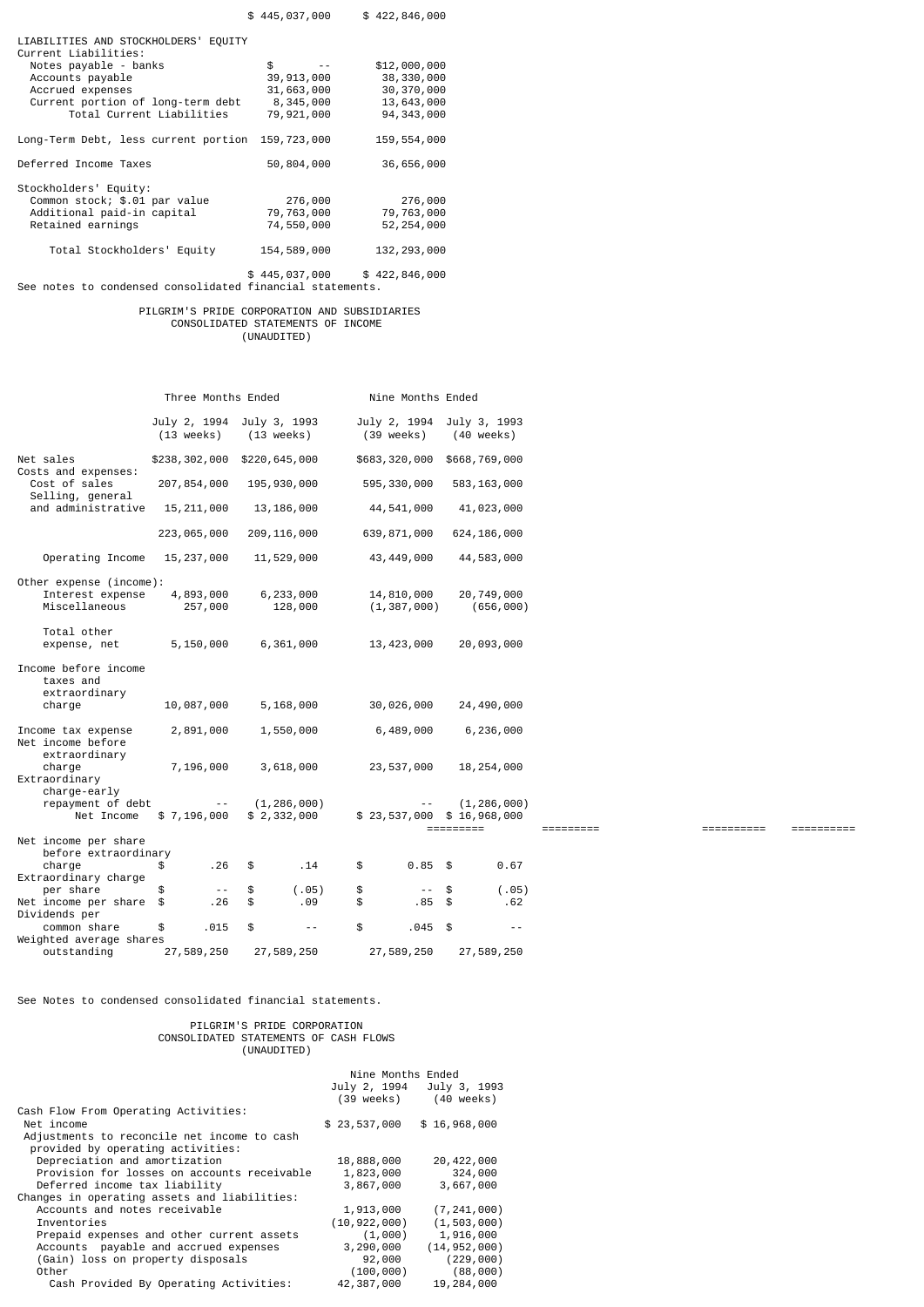| Investing Activities:                                                   |     |                |            |                |  |
|-------------------------------------------------------------------------|-----|----------------|------------|----------------|--|
| Acquisitions of property and equipment                                  |     | (20, 988, 000) |            | (6, 584, 000)  |  |
| Proceeds from property disposals                                        |     | 1,242,000      |            | 577,000        |  |
| Net change in other assets                                              |     | 74,000         |            | 649,000        |  |
| Net Cash Used In Investing Activities                                   |     | (19, 672, 000) |            | (5, 358, 000)  |  |
| Financing Activities:                                                   |     |                |            |                |  |
| Proceeds from notes payable to banks                                    |     | 7,000,000      |            | 24,363,000     |  |
| Re-payments of notes payable to banks                                   |     | (19,000,000)   |            | (64, 979, 000) |  |
| Proceeds from long-term debt                                            |     | 31,000         |            | 126,468,000    |  |
| Payments on long-term debt                                              |     | (5, 274, 000)  |            | (97, 789, 000) |  |
| Cost of refinancing debt                                                |     |                |            | (5, 177, 000)  |  |
| Cash dividends paid                                                     |     | (1,655,000)    |            | (414,000)      |  |
| Cash Used In Financing Activities                                       |     | (18, 898, 000) |            | (17, 528, 000) |  |
| Effect of exchange rate changes on cash and cash                        |     |                |            |                |  |
| equivalents                                                             |     | (71,000)       |            | (41,000)       |  |
| Increase (decrease) in cash and cash                                    |     |                |            |                |  |
| equivalents                                                             |     | 3,746,000      |            | (3, 643, 000)  |  |
| Cash and cash equivalents at beginning of year                          |     | 4,526,000      |            | 11,550,000     |  |
| Cash and cash equivalents at end of period \$                           |     | 8,272,000      |            | \$7,907,000    |  |
| Supplemental disclosure information:<br>Cash paid during the period for |     |                |            |                |  |
| Interest (net of amount capitalized)                                    |     | \$15,060,000   |            | \$21,006,000   |  |
| Income Taxes                                                            | \$. | 2,740,000      | $^{\circ}$ | 978,000        |  |
| See notes to condensed consolidated financial statements.               |     |                |            |                |  |

NOTES TO CONDENSED CONSOLIDATED FINANCIAL STATEMENT (Unaudited)

### NOTE A--BASIS OF PRESENTATION

The accompanying unaudited condensed consolidated financial statements have been prepared in accordance with generally accepted accounting principles for interim financial information and with the instructions to Form 10-Q and Article 10 of Regulation S-X. Accordingly, they do not include all of the information and footnotes required by generally accepted accounting principles for complete financial statements. In the opinion of management, all adjustments (consisting of normal recurring accruals) considered necessary for a fair presentation have been included. Operating results for the period ended July 2, 1994 are not necessarily indicative of the results that may be<br>expected for the year ended October 1, 1994. For further information, refer<br>to the consolidated financial statements and footnotes thereto inclu Pilgrim's annual report on Form 10-K for the year ended October 2, 1993.

\_\_\_\_\_\_\_\_\_\_\_\_\_\_\_\_\_\_\_\_\_\_\_\_\_\_\_\_\_\_\_\_\_\_\_\_\_\_\_\_\_\_\_\_\_\_\_\_\_\_\_\_\_\_\_\_\_\_\_\_\_\_\_\_\_\_\_\_\_\_\_\_\_\_\_\_\_\_

The consolidated financial statements include the accounts of Pilgrim's and its wholly owned subsidiaries. Significant intercompany accounts and transactions have been eliminated.

The assets and liabilities of the foreign subsidiaries are translated at end-of-period exchange rates, except for non-current assets which are translated at equivalent dollar costs at dates of acquisition using historical<br>rates. Operations of foreign subsidiaries are translated at average exchange<br>rates in effect during the period. The translation adjustments a in the statements of operations.

#### NOTE B--NET INCOME PER COMMON SHARE

Earnings per share for the periods ended July 2, 1994 and July 3, 1993 are based on the weighted average shares outstanding for the periods.

#### NOTE C--INVENTORIES

| Inventories consist of the following:                                       |                                            |                              |  |  |  |
|-----------------------------------------------------------------------------|--------------------------------------------|------------------------------|--|--|--|
|                                                                             | July 2, 1994                               | Oct 2, 1993                  |  |  |  |
| Live broilers and hens<br>Feed, eggs and other<br>Finished poultry products | \$51,238,000<br>29,385,000<br>22, 133, 000 | \$44,417,000<br>25, 473, 000 |  |  |  |
|                                                                             | \$102,756,000                              | 21,904,000<br>\$91,794,000   |  |  |  |

#### NOTE D--INCOME TAXES

Effective October 3, 1993, the Company adopted the provisions of FAS Statement No. 109, "Accounting for Income Taxes." As permitted under the new rules, prior years' financial statements have not been restated.

The cumulative effect of adopting Statement 109 as of October 3, 1993 resulted in no change to the reported net income amounts for the nine months ended July 2, 1994.

Deferred income taxes reflect the net tax effects of temporary differences between the carrying amounts of assets and liabilities for financial reporting purposes and the amounts used for income tax purposes. Significant components of the Company's United States deferred tax liabilities and assets as of October 3, 1993 are as follows (no significant foreign deferred tax assets or liabilities exist):

| Deferred tax liabilities:<br>Tax over book depreciation<br>Prior use of cash accounting<br>Total deferred tax liabilities | \$23,004,000<br>32,758,000<br>55,762,000 |
|---------------------------------------------------------------------------------------------------------------------------|------------------------------------------|
| Deferred tax assets:                                                                                                      |                                          |
| AMT credit carryforward                                                                                                   | 3,967,000                                |
| General business carryforward                                                                                             | 2,462,000                                |
| Net operating loss carryforwards                                                                                          | 6,589,000                                |
| Other                                                                                                                     | 6,088,000                                |
| Total deferred tax assets                                                                                                 | 19,106,000                               |
| Net deferred tax liabilities                                                                                              | \$36,656,000                             |

=========== ==========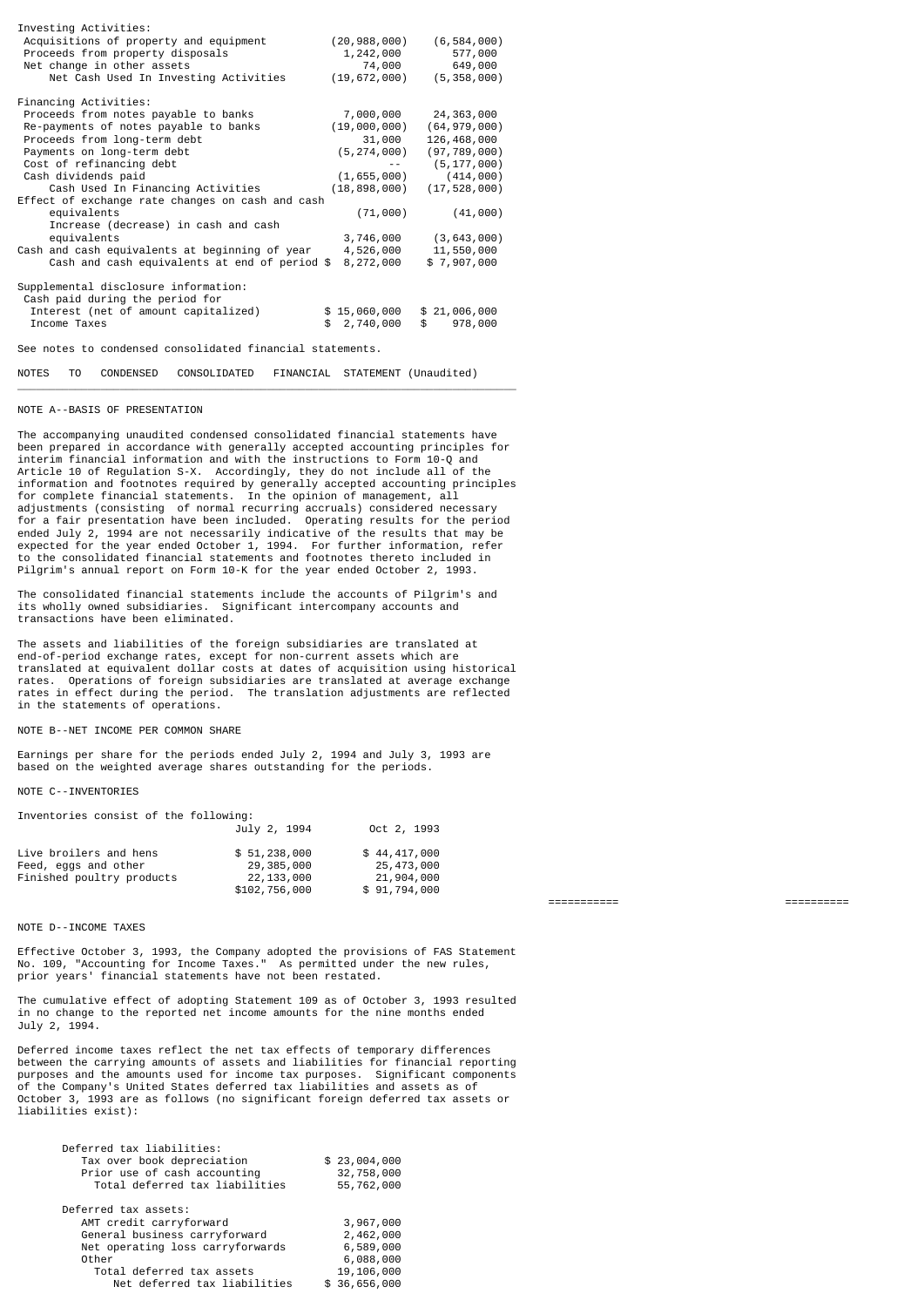During the second quarter of fiscal 1994, pursuant to an organizational restructuring of activities completed by the Company's Mexican subsidiaries which significantly reduced Mexican taxes, the Company changed to computing its income tax provision on a separate jurisdiction versus consolidated basis.

#### Item 2: Management's Discussion and Analysis of Financial Condition and Results of Operations

The following table presents certain items as a percentage of net sales for the periods indicated.

|                                            | Percentage of Net Sales<br>Three Months Ended<br>July 2, 1994 July 3, 1993 |                       | Percentage of Net Sales<br>Nine Months Ended |                                                    |
|--------------------------------------------|----------------------------------------------------------------------------|-----------------------|----------------------------------------------|----------------------------------------------------|
|                                            |                                                                            | (13 weeks) (13 weeks) |                                              | July 2, 1994 July 3, 1993<br>(39 weeks) (40 weeks) |
| Net sales                                  | 100.0%                                                                     | 100.0%                | 100.0%                                       | 100.0%                                             |
| Costs and expenses:                        |                                                                            |                       |                                              |                                                    |
| Cost of sales                              | 87.2%                                                                      | 88.8%                 | 87.1%                                        | 87.2%                                              |
| Gross profit<br>Selling, general and       | 12.8%                                                                      | 11.2%                 | 12.9%                                        | 12.8%                                              |
| administrative                             | 6.4%                                                                       | 6.0%                  | 6.5%                                         | 6.1%                                               |
| Operating Income                           | 6.4%                                                                       | 5.2%                  | 6.4%                                         | 6.7%                                               |
| Interest expense                           | 2.1%                                                                       | 2.8%                  | 2.2%                                         | 3.1%                                               |
| Income before income<br>taxes and          |                                                                            |                       |                                              |                                                    |
| extraordinary charge 4.2%                  |                                                                            | 2.3%                  | 4.4%                                         | 3.7%                                               |
| Net Income before                          |                                                                            |                       |                                              |                                                    |
| extraordinary charge 3.0%<br>Extraordinary |                                                                            | 1.6%                  | 3.4%                                         | 2.7%                                               |
| charge-early<br>repayment of debt          | 0%                                                                         | .6%                   | 0%                                           | .2%                                                |
| Net Income                                 | 3.0%                                                                       | 1.1%                  | 3.4%                                         | 2.5%                                               |

 Third Quarter 1994, Compared to Third Quarter 1993

Consolidated net sales were \$238.3 million for the third quarter of fiscal 1994, an increase of \$17.7 million, or 8.0%, over the third quarter of fiscal 1993. The increase in consolidated net sales resulted from a \$14.8 million increase in domestic chicken sales to \$166.9 million, a \$4.0 million increase in Mexican chicken sales to \$47.9 million offset partially by a \$1.1 million decrease in sales of other domestic chicken products to \$23.6 million. The increase in domestic chicken sales was primarily due to a 7.3% increase in the total revenue per dressed pound produced and a 2.3% increase in dressed pounds produced. The increase in Mexican chicken sales was primarily due to a 13.8% increase in the total revenue per dressed pound produced offset<br>nartially by a 4.2% decrease in dressed pounds produced. The increased per partially by a 4.2% decrease in dressed pounds produced. chicken sales both domestically and in Mexico were caused primarily by stronger demand for chicken products resulting in higher sales prices. The decrease in sales of other domestic products was primarily due to lower sales of commercial eggs due to lower prices offset partially by increased sales of retail feed products.

Consolidated cost of sales was \$207.9 million in the third quarter of fiscal 1994, an increase of \$11.9 million or 6.1%, over third quarter of fiscal 1993. The increase resulted from a \$13.5 million increase in the cost of sales from domestic operations offset partially by a \$1.6 million decrease in cost of sales of Mexican operations.

The cost of sales increase in domestic operations of \$13.5 million was primarily due to a 10.1% increase in feed ingredient costs, a 2.3% increase in dressed pounds produced and increased costs of sales in the Company's sales of other domestic products.

The cost of sales decrease in Mexican operations of \$1.6 million was primarily due to a 4.2% decrease in dressed pounds produced and lower live production costs due to increased efficiencies.

Gross profit as a percentage of sales increased to 12.8% in the third quarter of fiscal 1994 from 11.2% in the third quarter of fiscal 1993. The increased gross profit of the Company's Mexican operation was primarily the result of a 13.9% increase in total revenue per dressed pound offset partially by slightly higher average cost of sales per dressed pound. The increased gross profit in domestic chicken operations was a result of increased total revenues per dressed pound offset partially by increased cost of sales per dressed pound. The decreased gross profit in other domestic products was primarily due to lower sales prices for commercial eggs and poultry by-products.

Consolidated selling general and administrative expenses were \$15.2 million for the third quarter of fiscal 1994, an increase of \$2.0 million or 15.4%, when compared to the third quarter of fiscal 1993. Consolidated selling, general and administrative expenses as a percentage of sales increased to 6.4% for the third quarter of fiscal 1994 compared to  $6.0\%$  in the third quarter of fiscal 1993; these increases were primarily due to increased provisions for losses on accounts receivable and selling expenses in the Company's Mexican operation, increased accrued retirement and bonuses costs due to higher operating profits offset partially by reduced selling and administrative costs in the Company's domestic operation.

Consolidated operating income was \$15.2 million for the third quarter of fiscal 1994 an increase of \$3.7 million, or 32.2%, when compared to the third The increase was due primarily to higher margins which were a result of the reasons discussed above.

Consolidated net interest expense was \$4.9 million in the third quarter of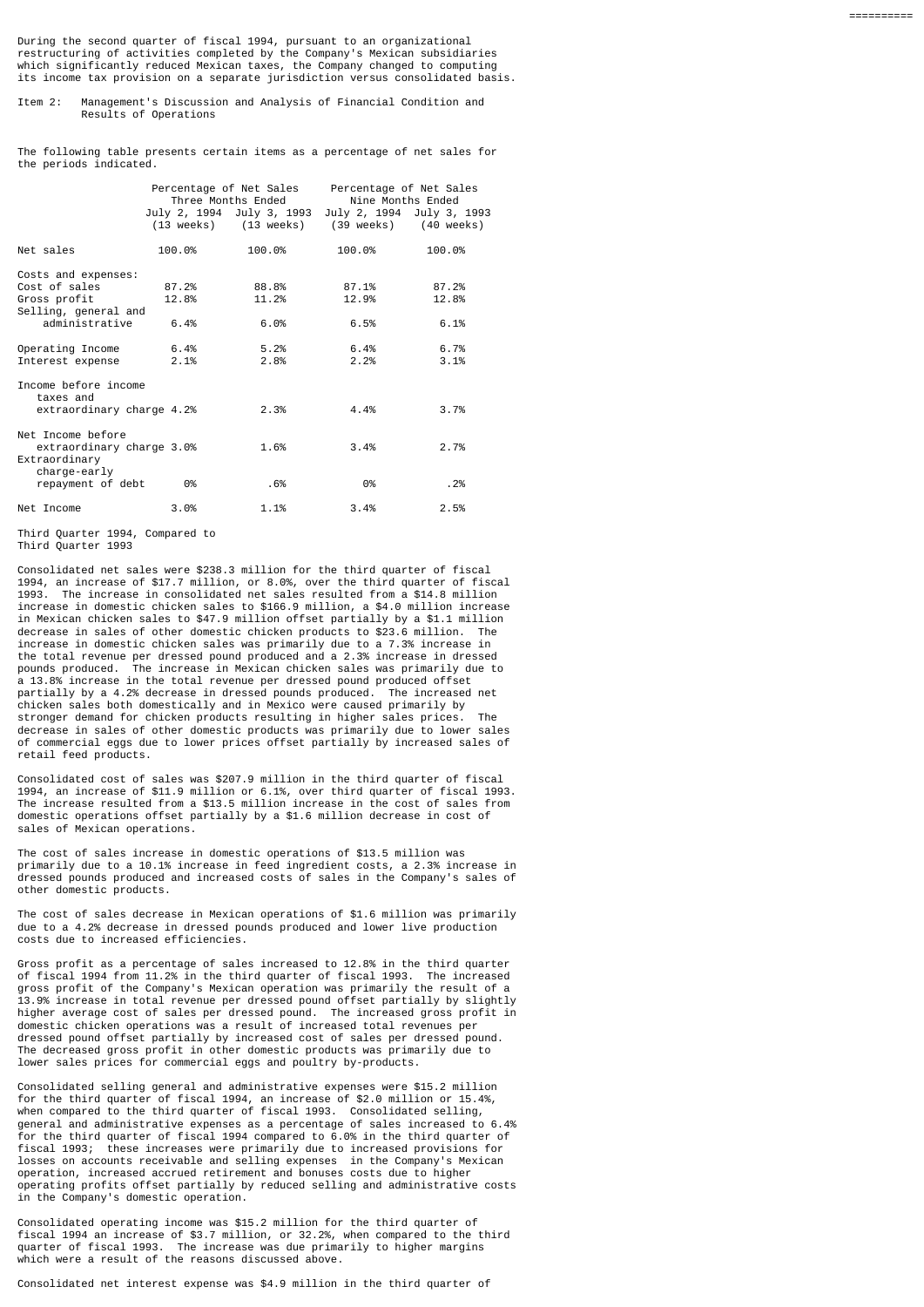fiscal 1994 a decrease of \$1.3 million or 21.5%, when compared to the third quarter of fiscal 1993. This decrease was due to a reduction of amortization of fees and expenses incurred for refinancing, lower outstanding debt and lower interest rates when compared to the third quarter of fiscal 1993.

Consolidated income tax as a percentage of income before income taxes decreased in the third quarter of fiscal 1994 to 28.7% compared to 30.0% in the third quarter of fiscal 1993 due primarily to the restructuring of Mexico activities and the changes in computation of the tax provision as discussed above. See Note D to the Consolidated Financial Statement.

Nine Months Ended July 2, 1994, Compared to Nine Months Ended July 3, 1993

The accounting cycle of Pilgrim's Pride Corporation, (the "Company"), consisted of 39 weeks of operations during the first nine months of fiscal 1994 compared to 40 weeks during the first nine months of fiscal 1993, an operating cycle reduction of 2.5%.

Consolidated net sales were \$683.3 million for the first nine months of fiscal 1994, an increase of \$14.6 million, or 2.2%, over the first nine months of fiscal 1993. The increase in consolidated net sales resulted from a \$16.2 million increase in domestic chicken sales to \$465.6 million, a \$.2 million increase in sales of other domestic products to \$76.3 million offset partially by a \$1.9 million decrease in Mexican chicken sales to \$141.4 million. The increase in domestic chicken sales was primarily due to a 5.0% increase in the total revenue per dressed pound produced partially offset by a 1.3% decrease in dressed pounds produced. The increased domestic chicken sales was caused by stronger demand for chicken products resulting in higher sales prices. The increase in sales of other domestic products was primarily due to increased<br>sales of retail feed products offset partially by lower sales of commercial<br>eggs and poultry by-products. The decrease in Mexican chicken sales wa produced due to lower prices, the effects of change in Mexican operation's sales mix and a .7% decrease in total dressed pounds produced.

Consolidated cost of sales was \$595.3 million in the first nine months of fiscal 1994, a \$12.2 million increase, or 2.1% over the first nine months of fiscal 1993. The increase resulted from a \$24.6 million increase in the cost of sales in domestic operations offset by a \$12.4 million decrease in cost of sales of Mexican operations.

The cost of sales increase in domestic operations of \$24.6 million was primarily due to a 9.6% increase in feed ingredient costs, increased<br>production costs per dressed pound produced and increased costs of sales production costs per dressed pound produced and increased costs of in the Company's sales of other domestic products occurring while dressed pounds produced decreased 1.3%.

The cost of sales decrease in Mexican operations of \$12.4 million was primarily due to lower live production costs due to increased efficiencies.

Gross profit as a percentage of sales increased to 12.9% in the first nine months of fiscal 1994 from 12.8% in the first nine months of fiscal 1993. The increased gross profit of the Company's Mexican operations was primarily the result of higher margin caused by a 10.8% decrease in average cost of sales per dressed pound offset partially by a 2.0% decrease in total revenue per dressed pound. The decreased gross profit for domestic operations was primarily the result of lower margins caused by higher costs offset partially by higher sales prices.

Consolidated selling, general and administrative expenses were \$44.5 million<br>for the first nine months of fiscal 1994, an increase of \$3.5 million or 8.6%,<br>when compared to the first nine months of fiscal 1993. Consolidate first nine months of fiscal 1994 to 6.5% compared to 6.1% in the first nine months of fiscal 1993; these increases are primarily due to increased provisions for losses on accounts receivable and selling expenses in the Company's Mexican operation, increased accrued retirement and bonuses costs due to higher operating profits offset partially by reduced selling and administrative costs in the Company's domestic operations.

Consolidated operating income was \$43.5 million for the first nine months of fiscal 1994, a decrease of \$1.1 million, or 2.5%, when compared to the first nine months of 1993. The decrease was due primarily to lower margins in domestic operations offset partially by higher margins in the Company's Mexican operations which were a result of reasons previously discussed.

Consolidated net interest expense was \$14.8 million a decrease of \$5.9 million, or 28.6%, when compared to the first nine months of fiscal 1993. This decrease was due to a reduction of amortization of fees and expenses incurred for refinancing, and lower amounts of outstanding debt when compared to the first nine months of fiscal 1993.

Consolidated income tax expense as a percentage of income before income taxes decreased in the first nine months of fiscal 1994 to 21.6% compared to 25.5% in the first nine months of 1993. This decrease was due primarily to the restructuring of Mexico activities and the change in computation of the tax provision as discussed above. See Note D to the Consolidated Financial Statements.

## Liquidity and Capital Resources

The Company's liquidity in the first nine months of fiscal 1994 improved from the previous year end due to record first nine months net income. The Company's working capital at July 2, 1994 increased to \$99.3 million (\$89.1 million excluding current deferred income taxes recorded in connection with the adoption of FAS 109) from \$72.7 million at October 2, 1993. The current ratio at July 2, 1994 increased to 2.24 to 1 (2.11 to 1 excluding current<br>deferred income taxes recorded in connection with the adoption of FAS 109)<br>from 1.77 to 1 at October 2, 1993 and the Company's stockholder's equity<br> at July 2, 1994 from 58.3% at October 2, 1993. The Company maintains a \$75 million revolving credit facility maturing in May 1997 with unused lines of